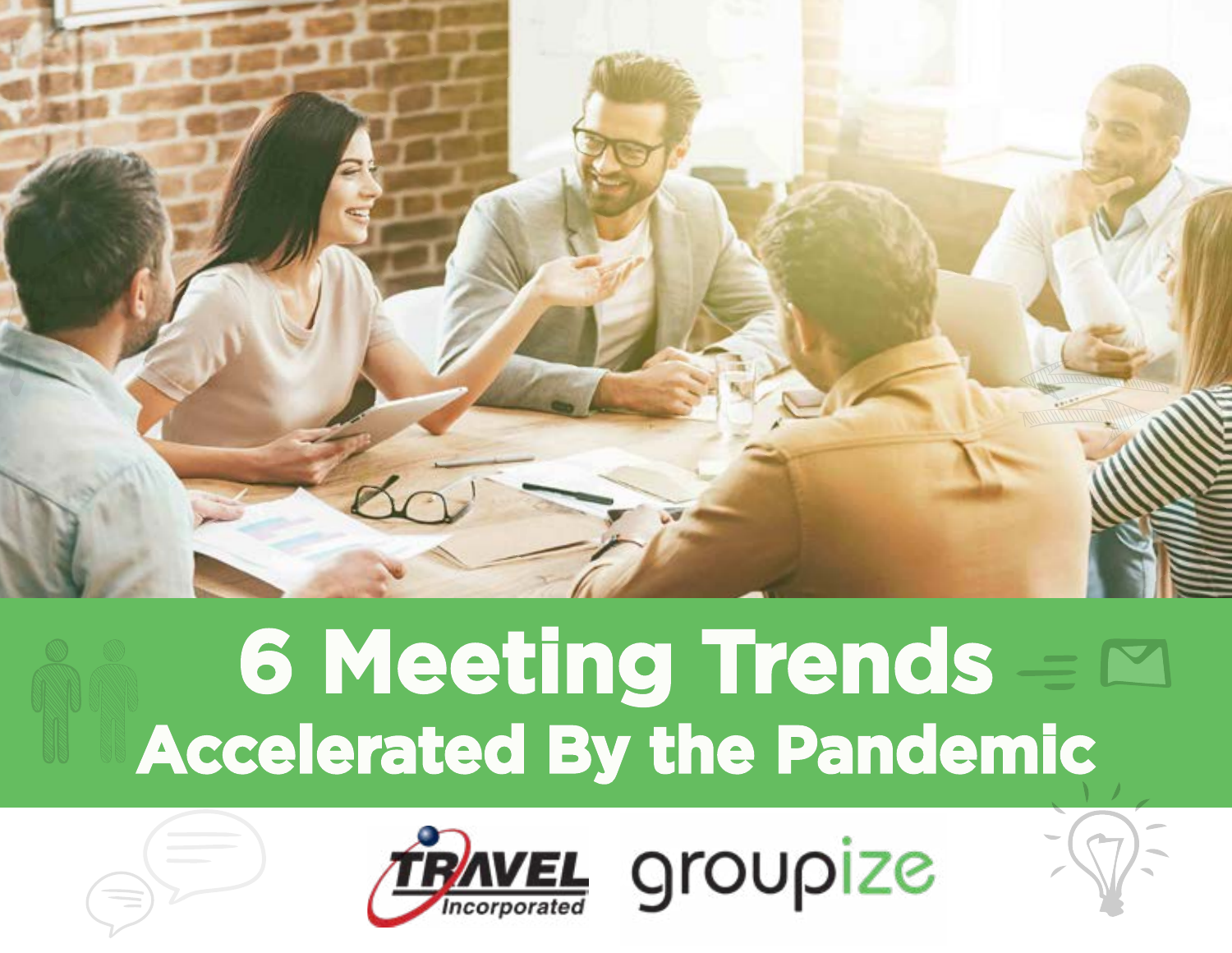### **The Time is Now**

There's a classic adage which reads, "Nothing is permanent except change" and, if the last few months have demonstrated anything, it is precisely that sentiment. Change hasn't just arrived on our doorstep — it has invited itself in, and taken a seat at the table.

As we discuss this 'new normal' for the meeting and event industry, the question we continue to arrive at is: Just how much will things change? What constitutes a "meeting?" Will new policies be temporary, or here for the long haul? Will travel brands be able to consistently meet newly evolved standards? And how long will the need for virtual/hybrid meetings stay?

Many experts are seeing an unprecedented demand for new processes to manage internal meetings. Companies will still need their employees to meet face to face, and, of course, they will need to meet with customers. A vaccine will surely enable this. But until then, only 25% of planners whose meetings have been impacted by the pandemic are rescheduling them for sometime in 2020, according to Northstar Meetings Group's Pulse Survey. And the Planner Confidence Index from Imeet is showing an 11% increase week over week on resuming meetings in early 2021.

As the global economy cautiously reopens, it's important to recognize the trends which have been accelerated by the pandemic in your planning for the next year. These will help you prepare for 1) Small Meetings Are Back 2) Managing Traveler and Corporate Risk Is Top Focus 3) Company-wide Policy and Process Mitigate New Risks 4) Self-Service Meeting Tech Wins 5) Location: Keep It Close to Home and 6) Unique Venues Rise for Day Meetings.

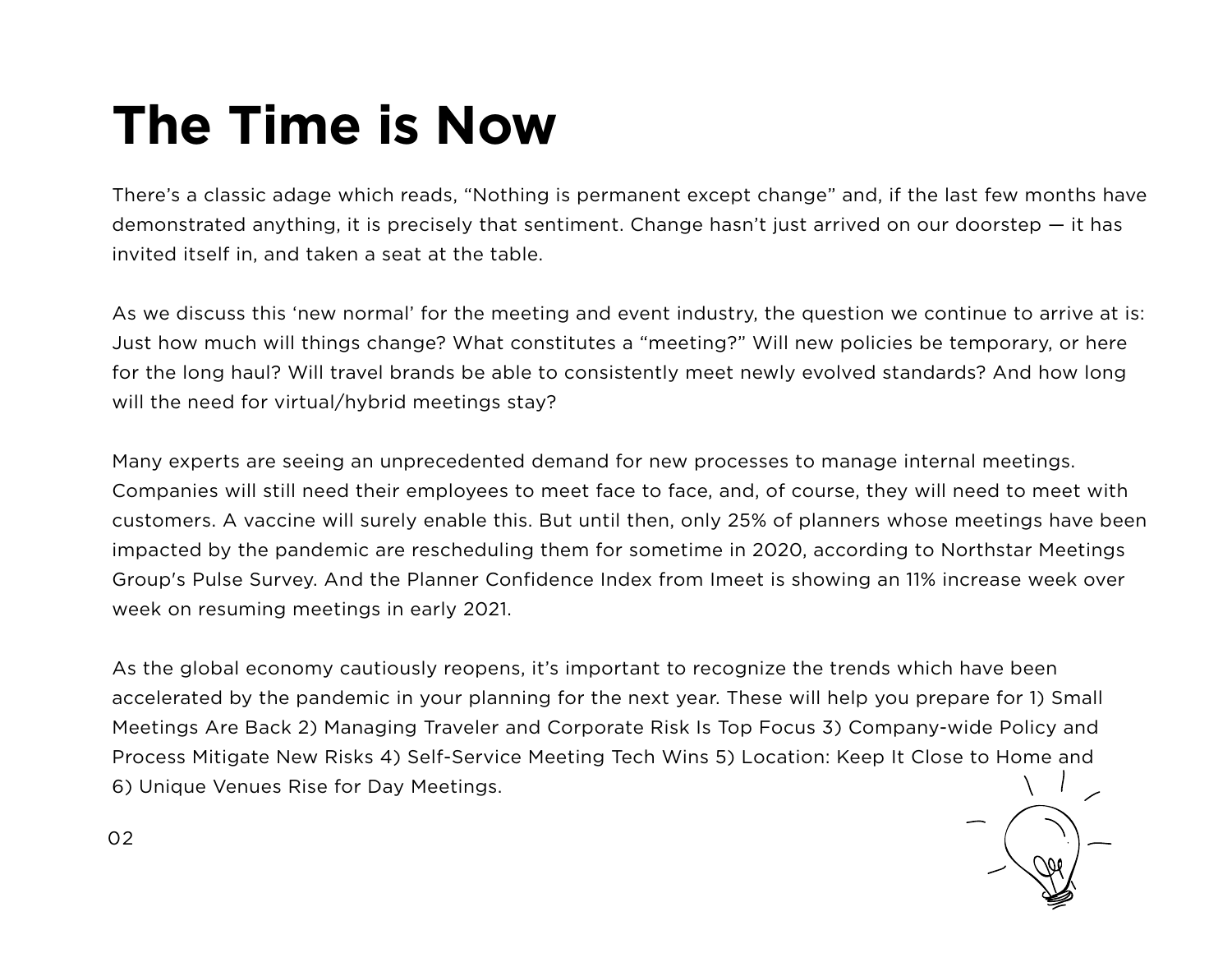## **Small Meetings are Back**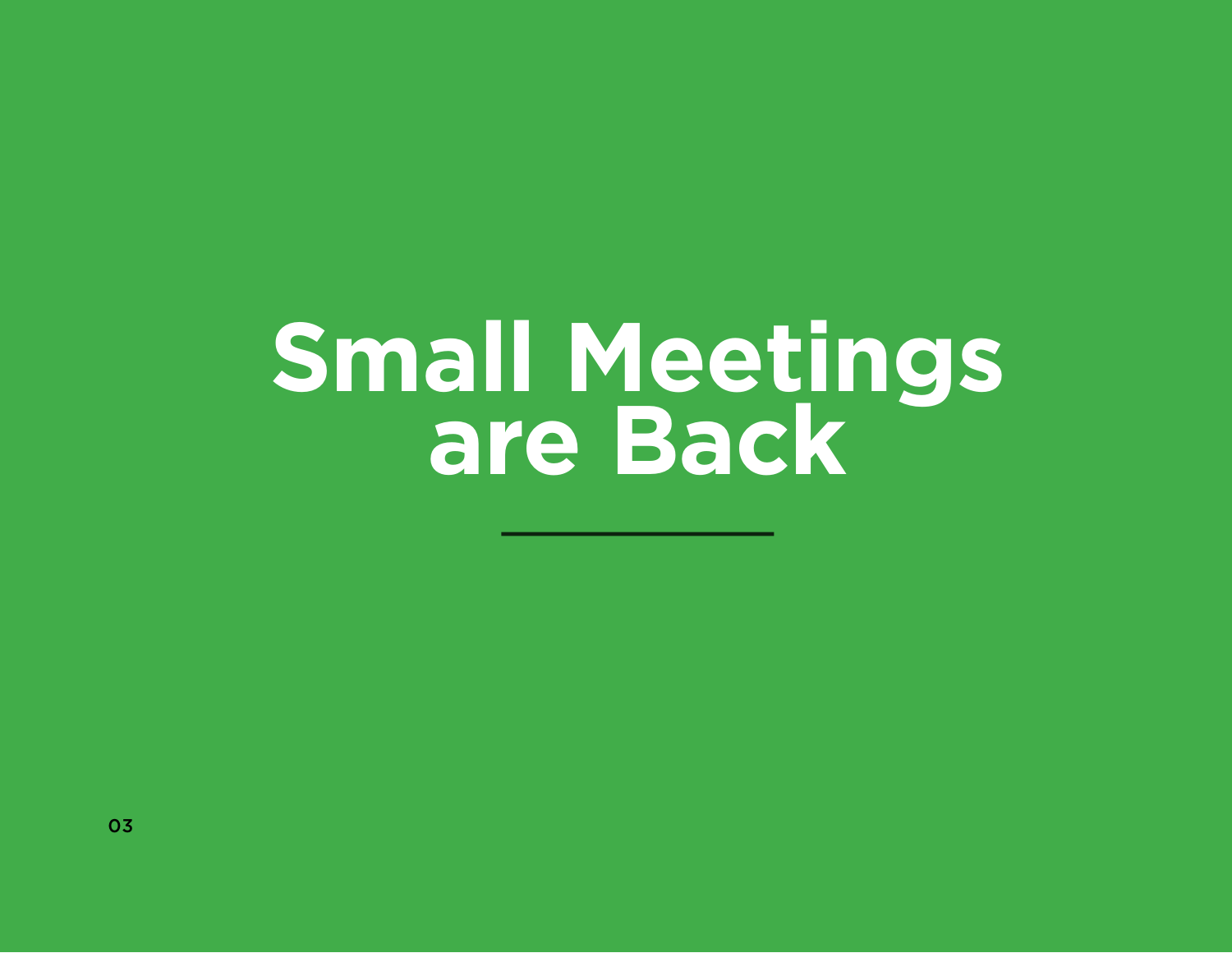### **Smaller Meetings Will Be the Norm**

In-person meetings and professional interactions are still integral to the success of a company. Harvard Business Review notes that a face-to-face request is 34 times more successful than an email, and studies show that 85% of people believe face-to-face meetings contribute to stronger, more meaningful business relationships.

But gone are the days of large meetings and events brimming with attendees shoulder-to-shoulder — at least, for now. In the interim, corporations are likely to embrace small-scale meetings that allow for in-person interaction in a manageable, low-risk environment. Hyatt recently reported that even with their Q2 profits in decline, smaller group meetings were occurring, and that they been working with planners on new designs for events. With a reduced number of attendees and, in some cases, a mix of in-person and virtual participants, venues and event planners are better able to enforce social distancing and protective measures such as temperature checks, one-way traffic flow, sanitation, and more. It also lays the foundation for enhanced contact tracing in the case of an outbreak.

From the perspective of the corporation, smaller meetings not only help to reduce risk, but also help to lower costs. And all those meetings that use to take place in an office will now take place off site due to capacity controls in an office. In many markets, day meetings have started to resume before offices. (See Trend #6 have even opened.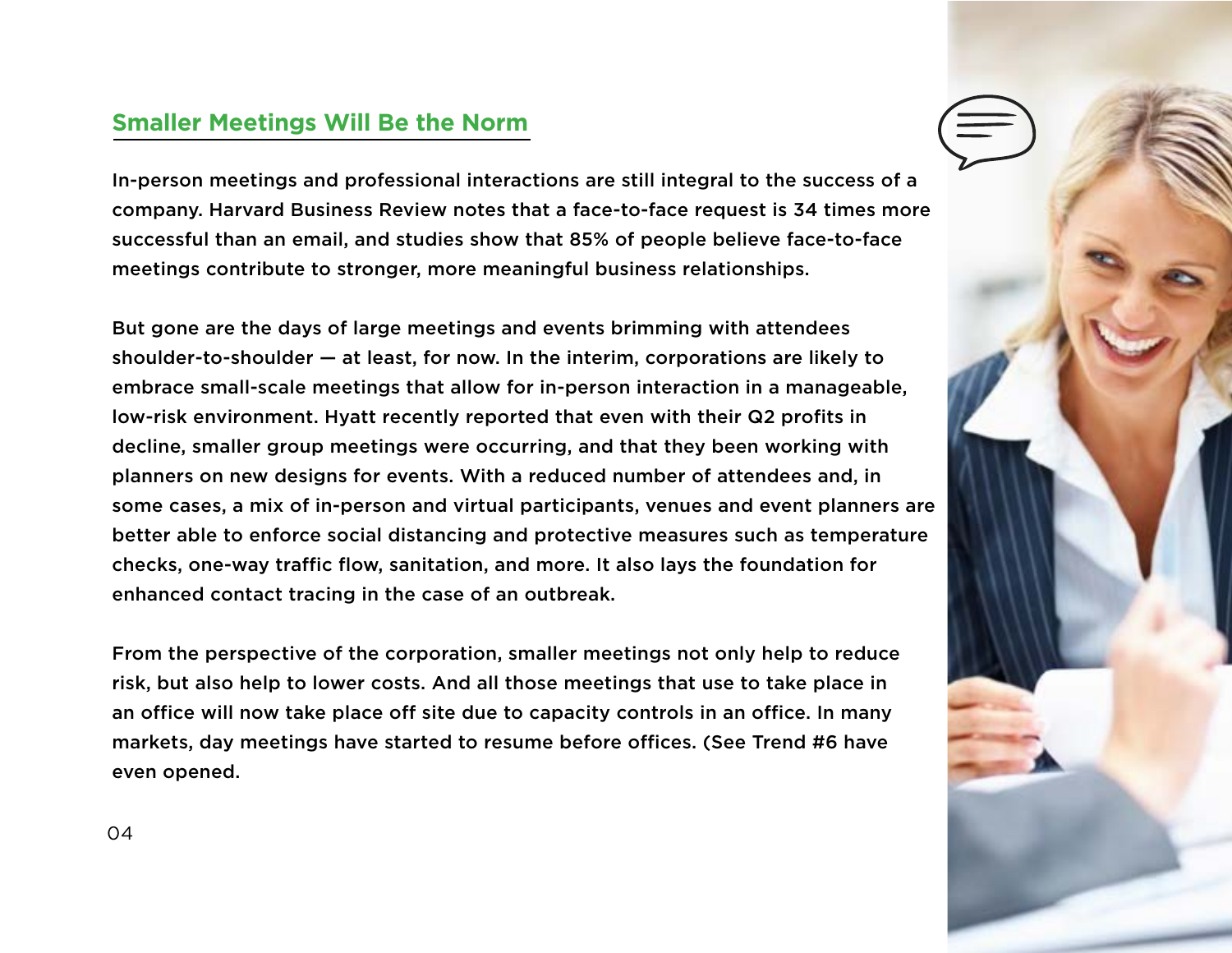## **Managing Traveler & Corporate Risk is Top Focus**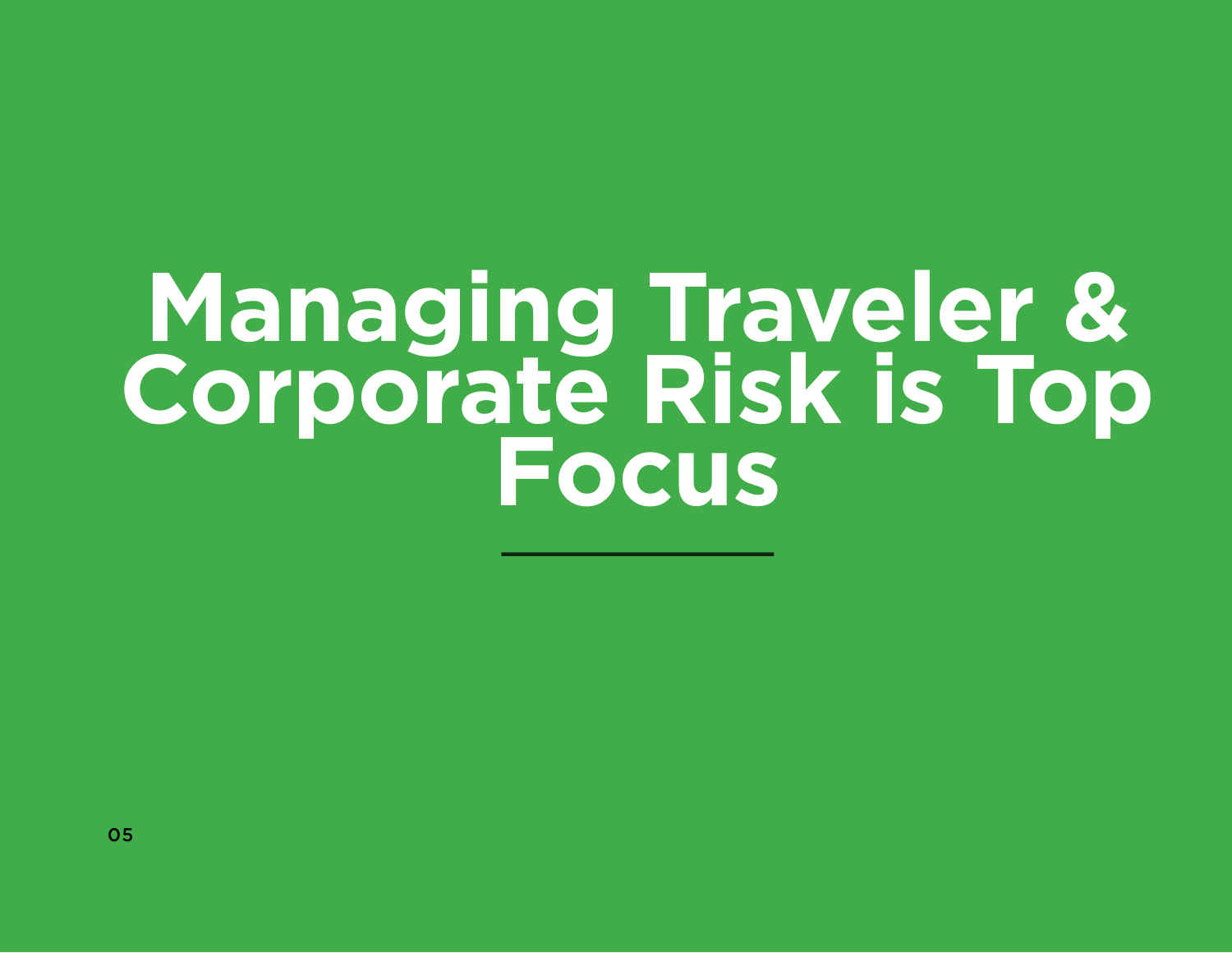#### **Now Everyone Manages Risk**

In a post-pandemic world, companies and brands have a responsibility to appropriately identify and mitigate risk. As such, health and safety considerations become a paramount operational consideration, and attendee safety will become the number one factor for any company travel, events, and meetings. In fact, 100% of companies interviewed by Groupize agrees that risk mitigation is more important than savings this year. Knowing who is where/when is vital, along with travelers acknowledging the new rules – and that everything needs to be auditable.

Managers and meeting planners will exercise a focus on safety over quantity and scale, while venues are expected to maintain sanitation measures to proactively minimize risks. While risk used to be associated with activities like horseback riding, risk has now expanded to density of space, fresh air circulation, and so on. With increased transparency and communication between planners, travel brands, and venues, corporations are empowered to make an informed, riskmeasured decision while planning meetings and events.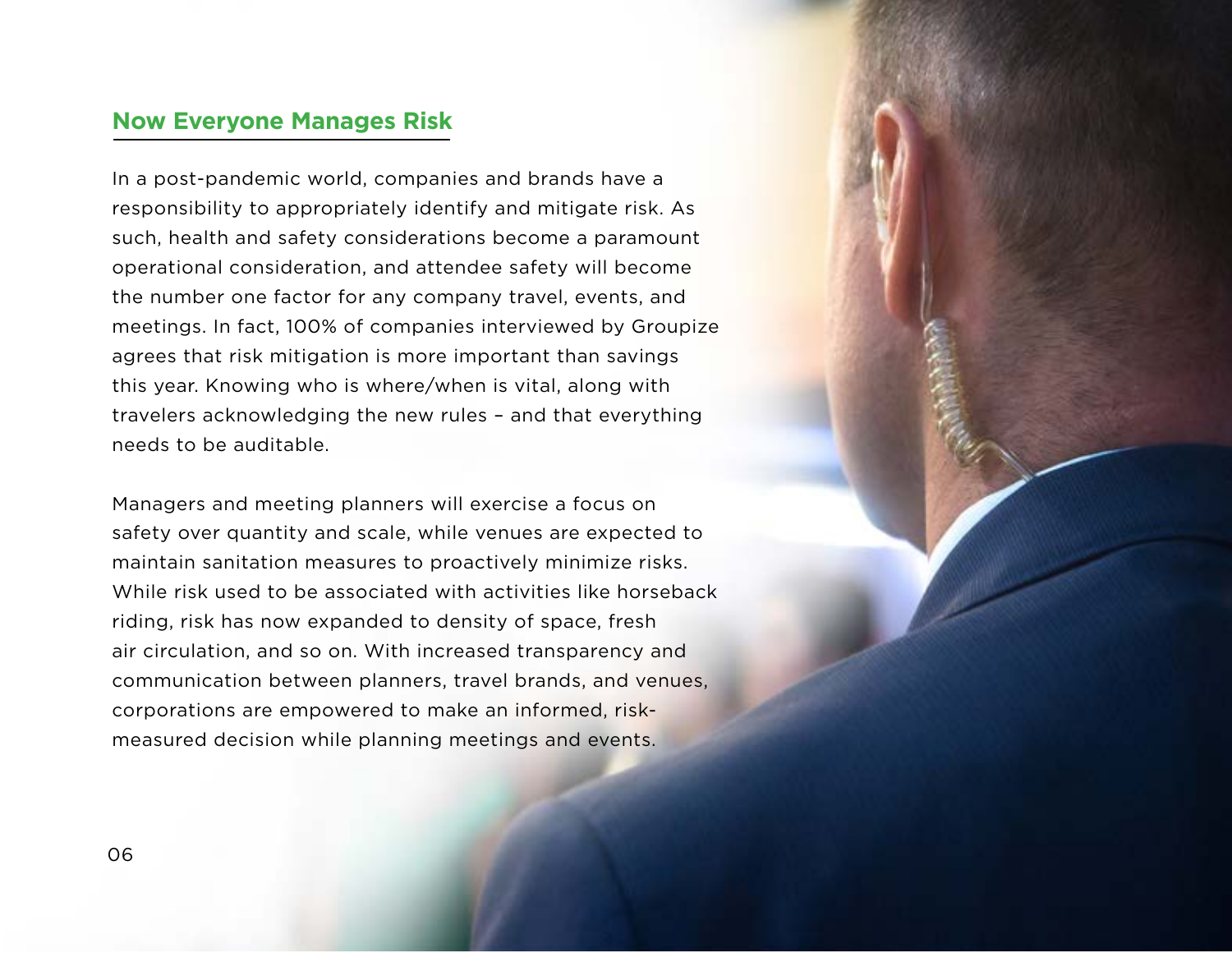## **Company-Wide Policy & Process Mitigate New Risks**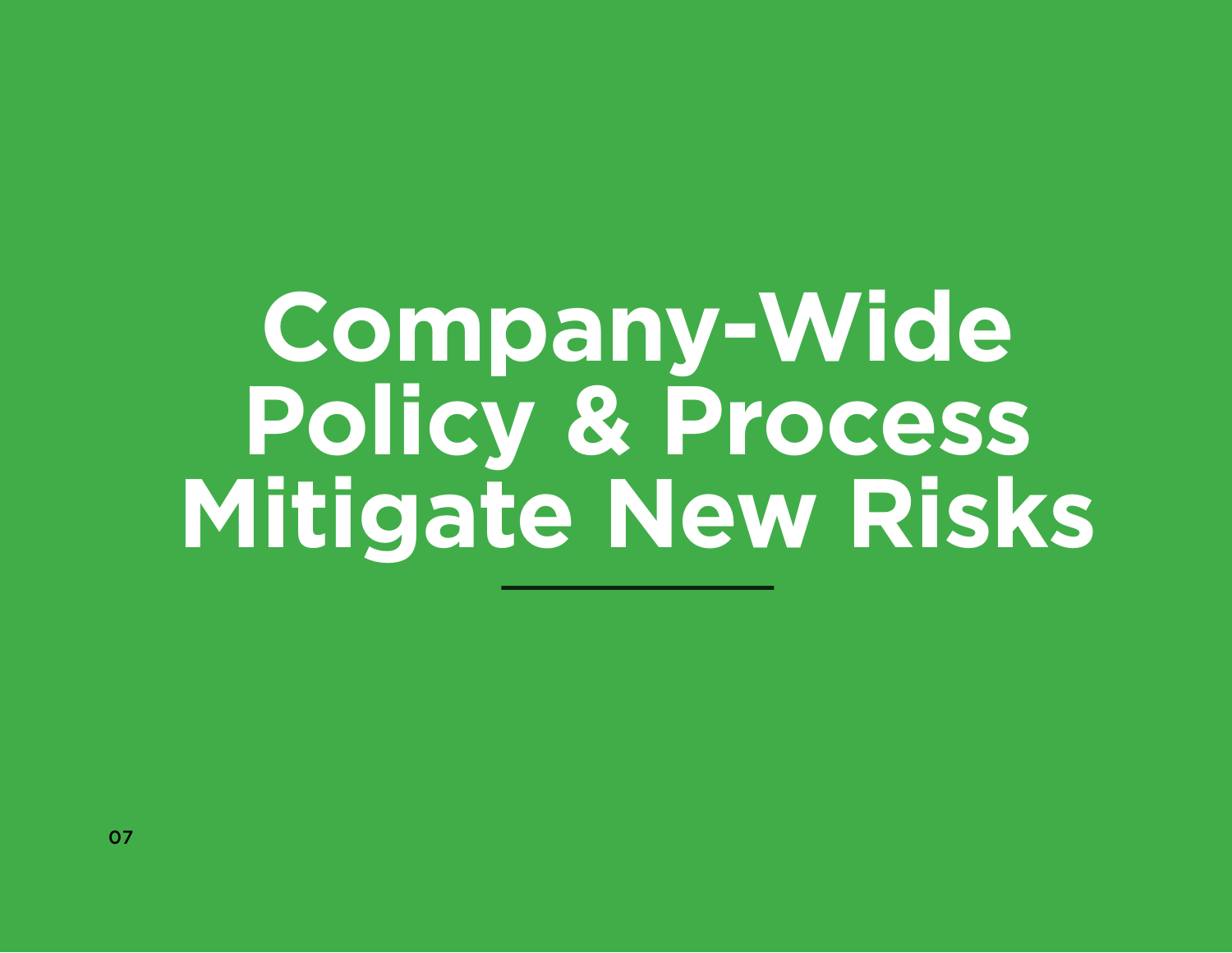### **Company Wide Programs**

The pandemic has exposed companies to so much new liability that loose meeting management is clearly no longer an option. The risks are just too high. Organizations are moving to developing and implementing new company-wide programs and mandating practices to standardize both managed travel and managed meeting processes, policy, and logistics.

What used to be a transient travel policy is now expanding to encompass meeting management processes, as well.

Even companies that had an SMMP (Strategic Meetings Management Program) in place to get through the onset of the crisis are now looking to incorporate self-service technology to navigate the everchanging landscape, to enforce meeting policies, and make every step trackable and auditable for all attendees at all meetings.

The pandemic has also introduced another new phenomenon when it comes to meeting programs: acceptance. Employees are now willing to follow travel and meeting mandates because they realize it is important for everyone - the company, travelers, customers and their safety.

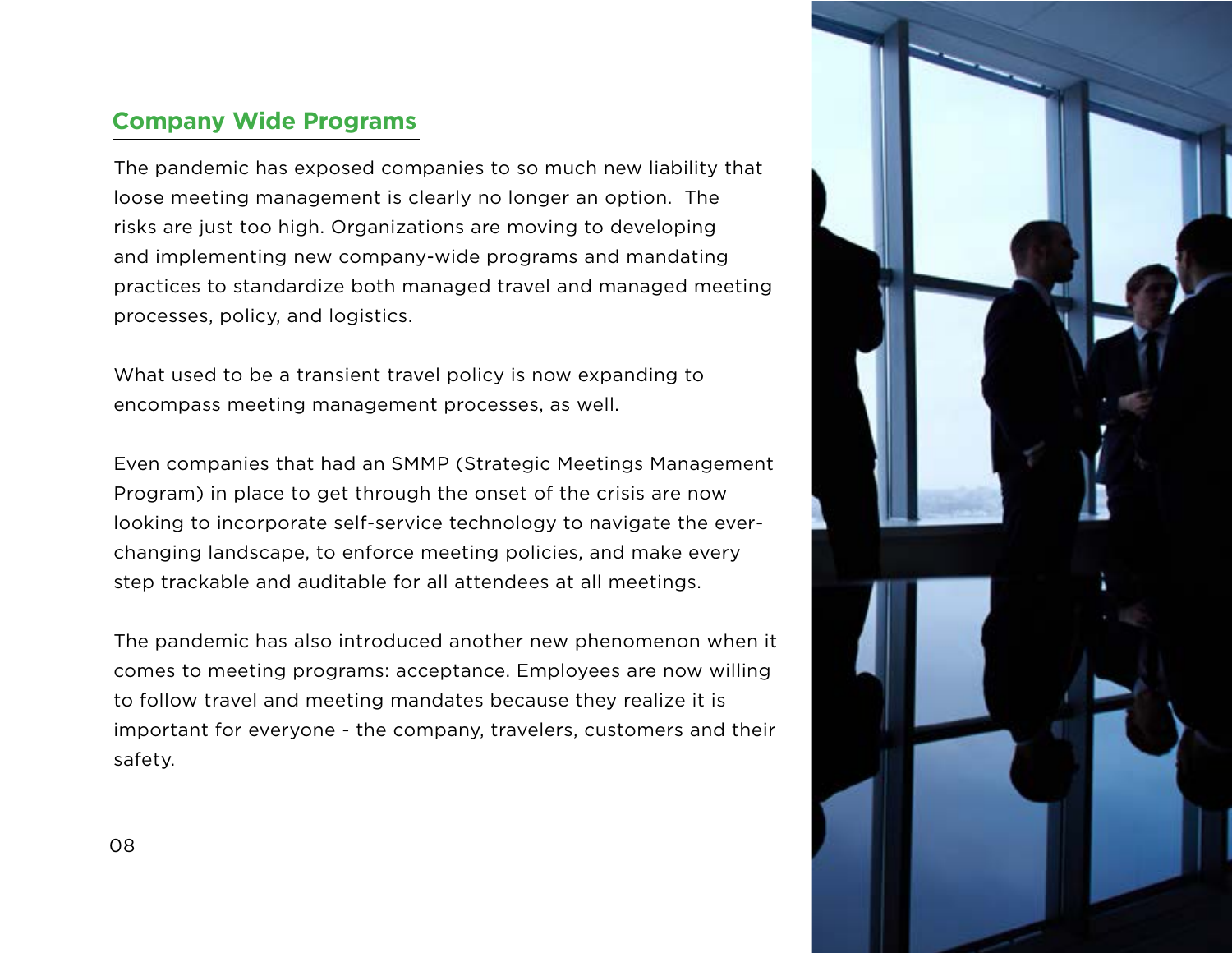# **Self-Service Meeting Tech Wins**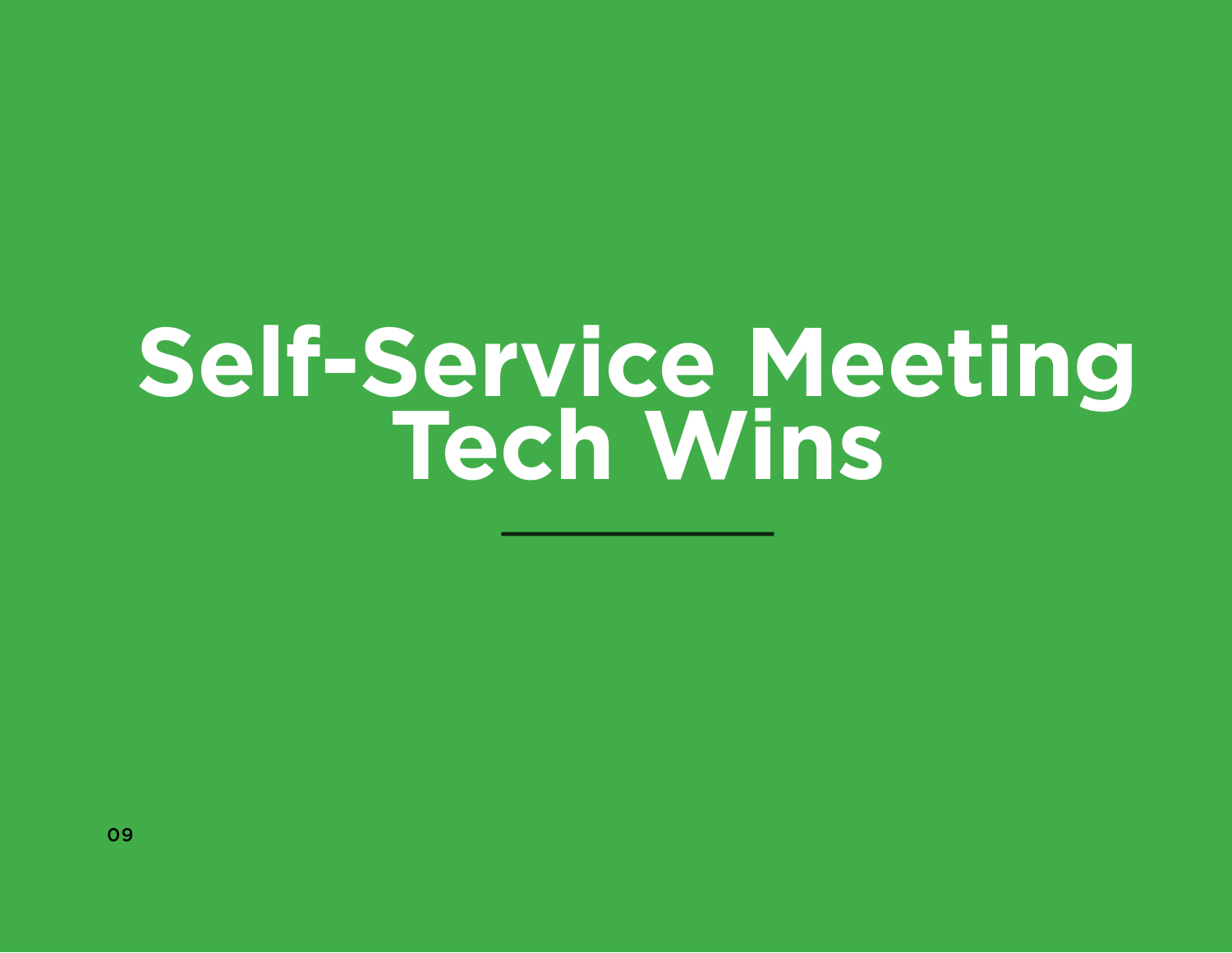#### **Self-Service Wins**

Across all industries, we are witnessing the steady (and rapid!) adoption of self-service technology. Understandably, event and meeting planning is no exception. As companies continue to downsize, cut costs and reconsider budgets, they require easy to use, easy to implement and more affordable systems to manage their events and meetings.

Before the pandemic, many brands relied on high cost, complicated platforms to support the robust infrastructure of very large-scale meetings and events. Now, with cost-containment and the widespread shift to a 'start-up' business model in which staff members wear multiple hats; self-service tools provide the solution. Self-service technology enables anyone to handle the meeting/event booking process with ease, while maintaining full oversight.

Corporations now want to be able to manage expense, travel, and risk for all meetings and events within one user-friendly and centralized platform that offers both self-service and managed service workflows while enabling the highest-ever level of internal collaboration.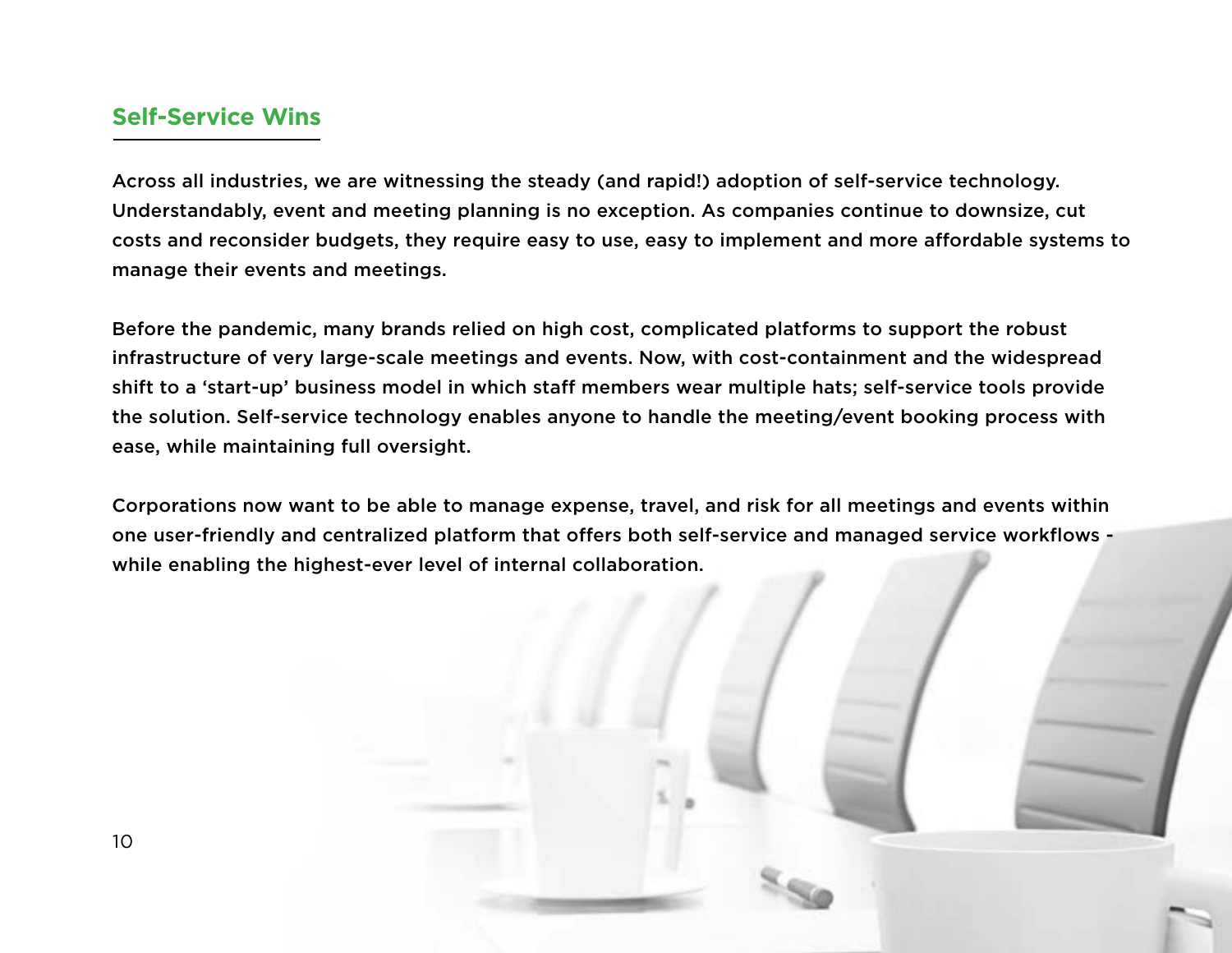## **Location: Keep it Close to Home**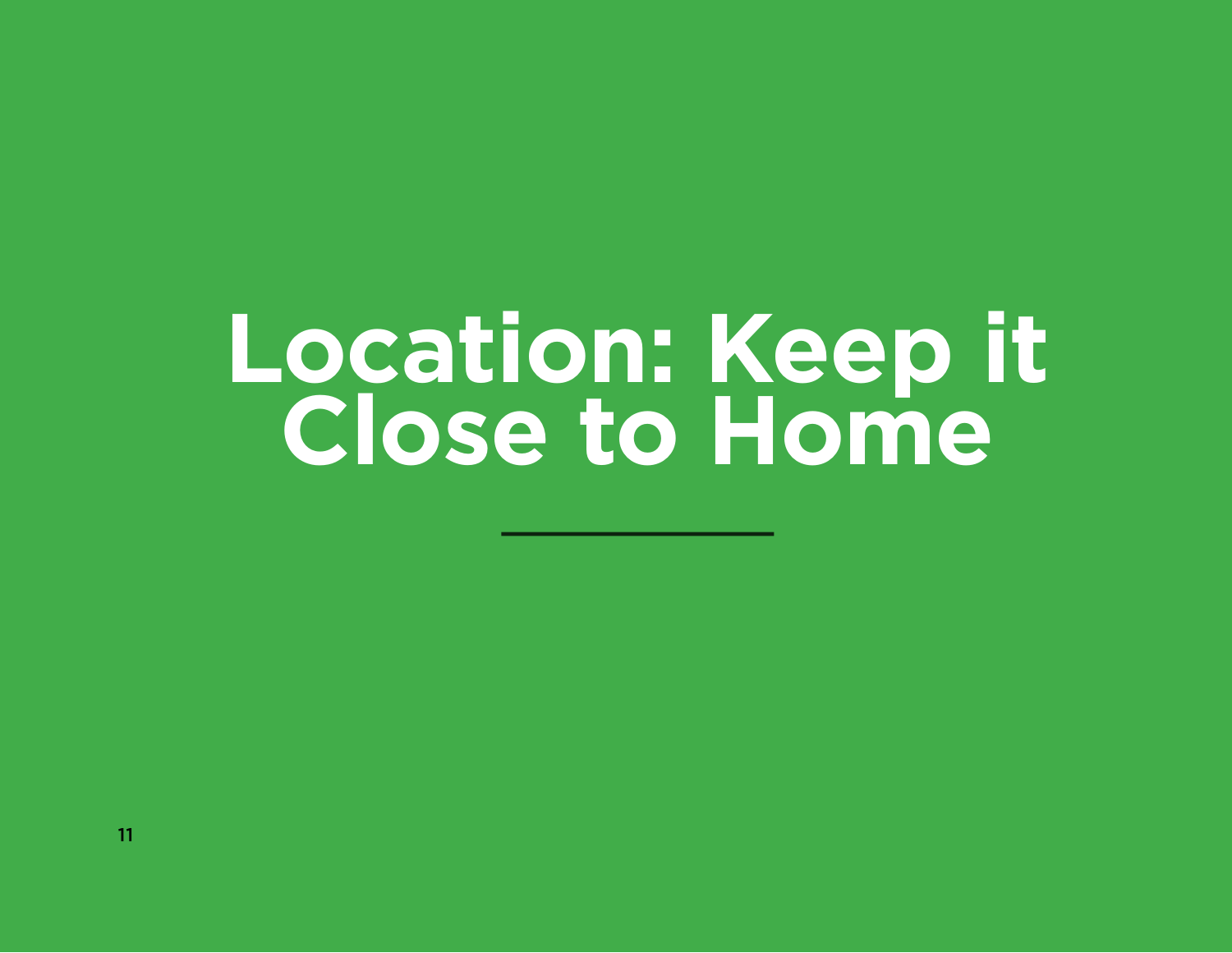### **Location, Location, Location**

Vacations aren't the only 'travel' experience subject to a 'staycation' makeover this year - meetings and events are following suit. Meetings, corporate events, trade-shows and showcases that were traditionally held in big cities such as Las Vegas may be rerouted to smaller cities and local destinations closer to headquarters or less crowded regional airports moving forward.

Additionally, with the shift from weekend/overnight gatherings to day events/meetings, corporations are more likely to seek out venues that are within driving distance for most attendees. In many cases, virtually connected satellite events may complement a 'main event'event where the trainer, recruiter or speaker(s) are physically located with a core of attendees – following what happened in 2008 at the onset of the last global recession.

This then transforms travel arrangements from needing flights to driving. And it makes it doubly necessary for companies to find new ways to track this type of event for Duty of Care when traditional travel partners are not used for attendee logistics.

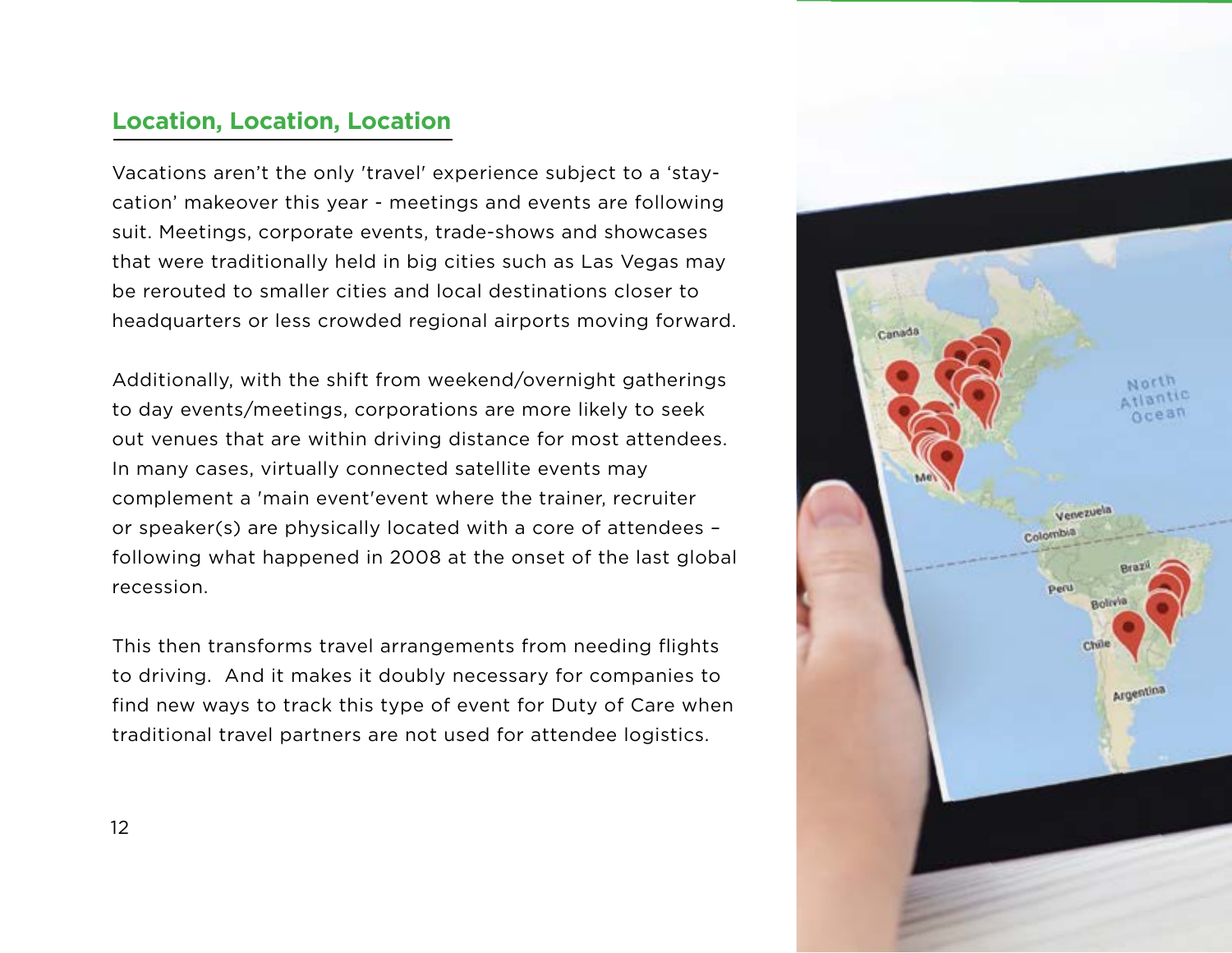## **Unique Venues for Day Meetings Rise**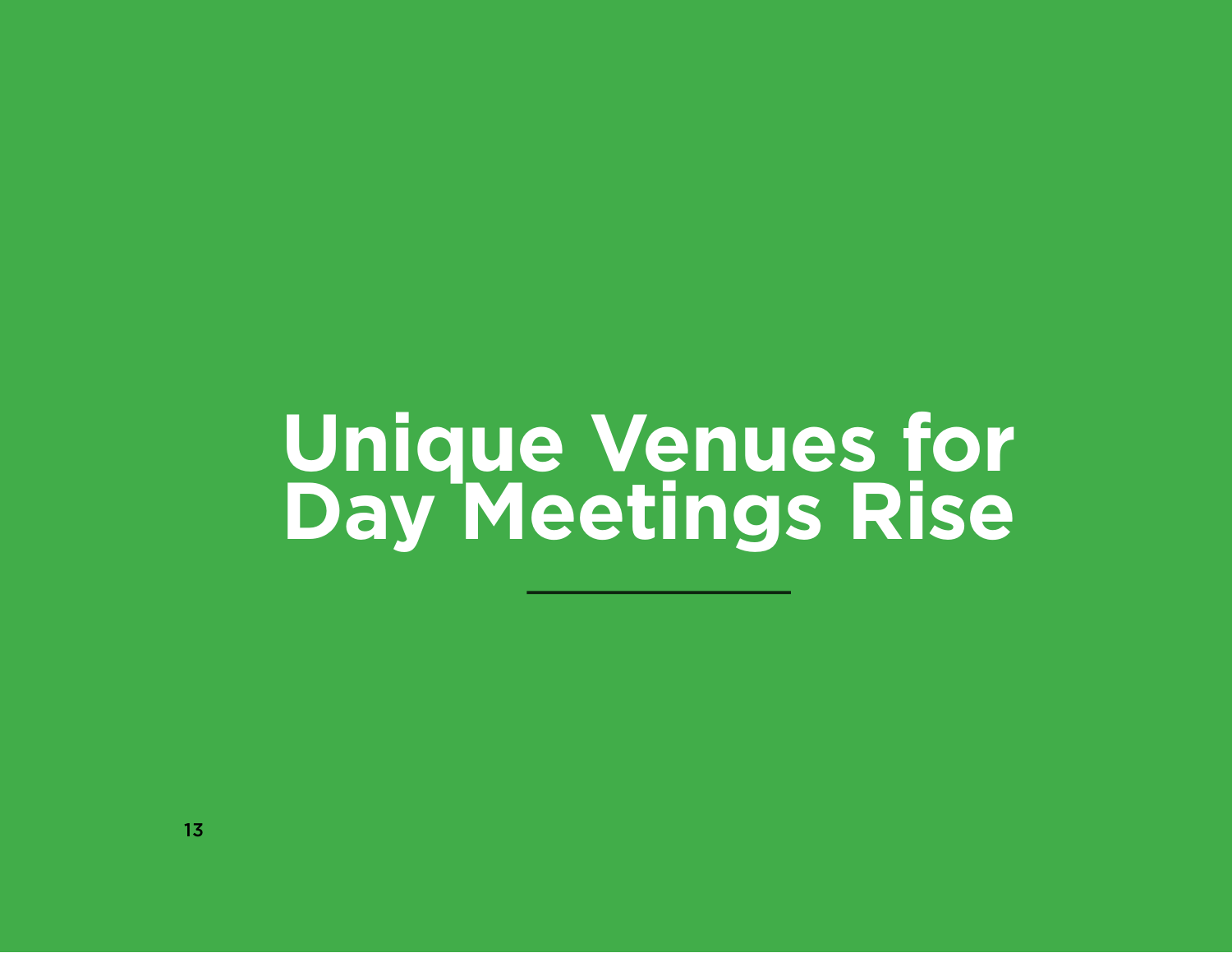### **Venues for Day Meetings**

As corporate offices and campuses remain shuttered, we are seeing an influx in demand for offsite meetings, board meetings, planning sessions, recruiting activities, and customer meetings. This shift applies to every single department, and Facilities is especially impacted.

With so many companies switching to a work-remote model and on-going travel restrictions, corporate meeting and event planners will be expected to seek out short-term and daily venue rentals to meet the needs for in-person meetings and work sessions, without the need for overnight accommodations.

These bookingswill include restaurants, workspaces, unique venues, and certainly hotels with updated, stringent health and safety measures.

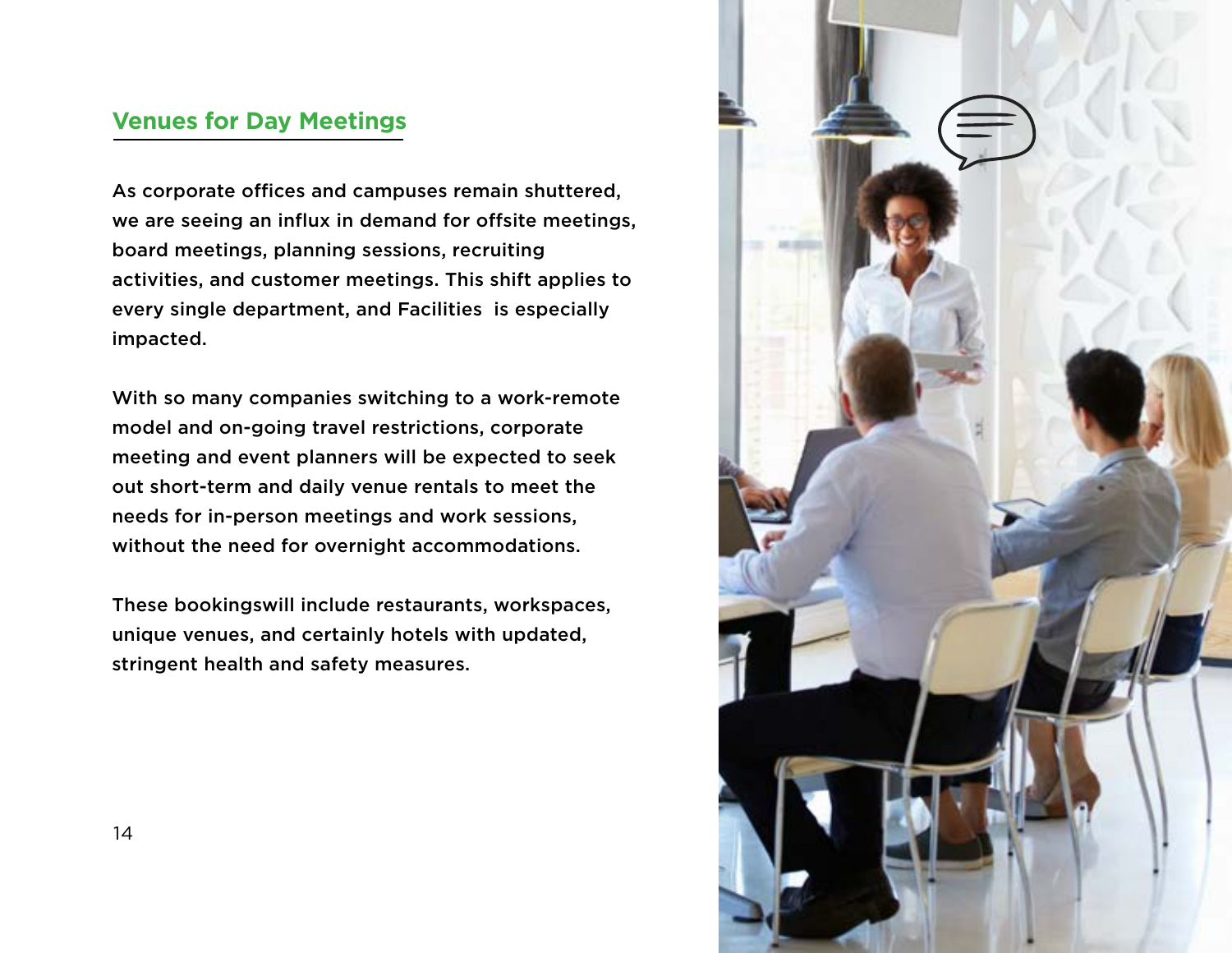**"**

Ultimately, meetings and events are here to stay; they'll just look a little different moving forward.

With these trends and emerging standards firmly intact, along with the right event management technology, corporations will continue to benefit from the safe execution of a high volume of small-scale events and meetings. **"**